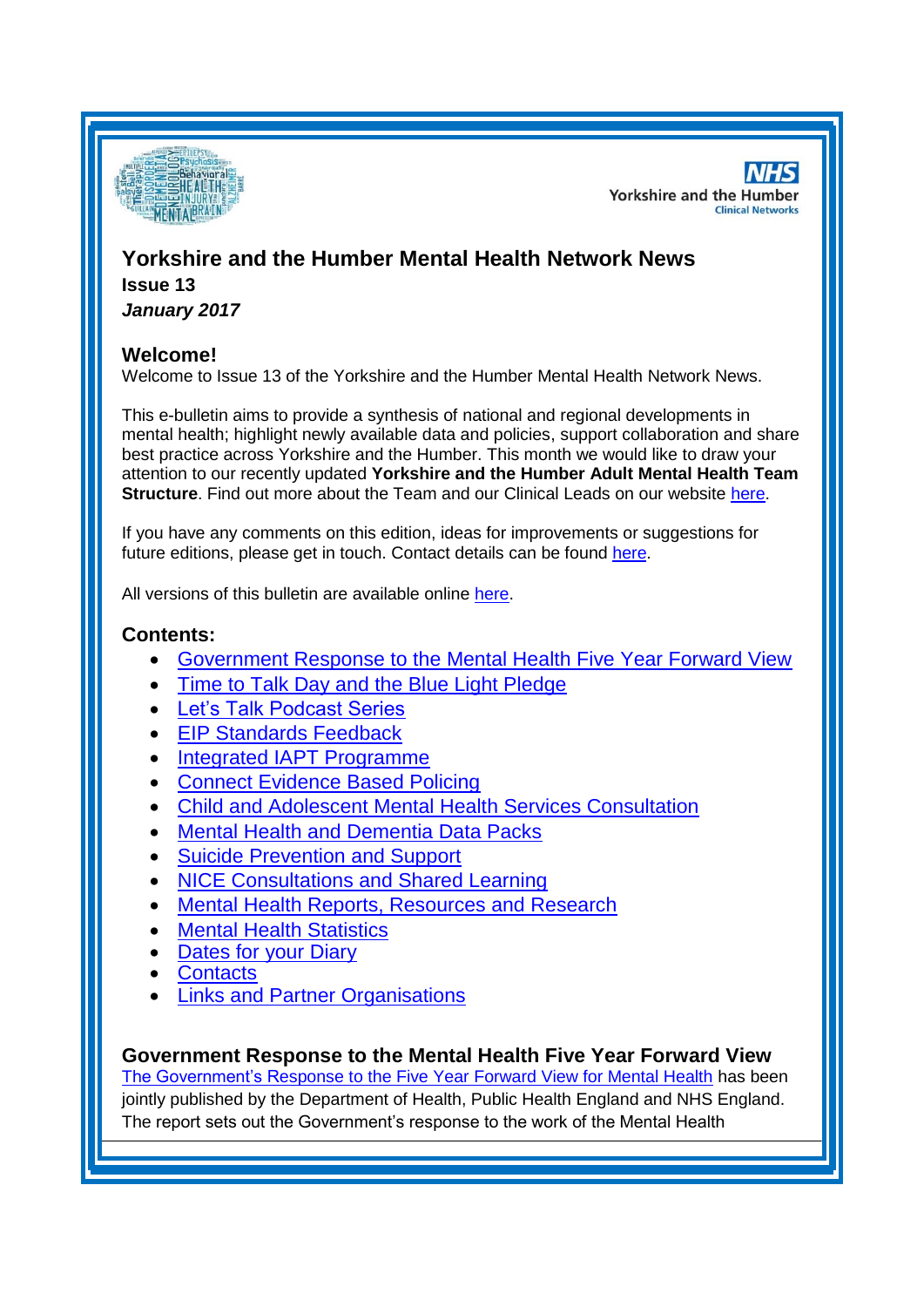Taskforce and Five Year Forward View for Mental Health report, focussing on responses to each of the 58 recommendations made by the Taskforce. Notably the Government has accepted the taskforce report in full.

#### <span id="page-1-0"></span>**Time to Talk Day and the Blue Light Pledge**

On Thursday February 2 it is [Time to Talk Day,](http://cmp.charityemail.org.uk/CZC-4PLDX-IK3CN7-2G5TNT-1/c.aspx) which focusses on reducing mental health stigma and getting the nation actively, and positively, talking about mental health. Being open about mental health and ready to listen can make a positive difference to someone's life so take the time to have a conversation with friends, family, colleagues etc. For ideas about how to start talking about mental health check out the [Time to Talk Animation.](https://www.youtube.com/watch?v=knJAxigkm1Y&feature=youtu.be)

As part of the Time to Talk, Time to Change campaign all emergency services are encouraged to sign the [Blue Light Time to Change pledge.](http://cmp.charityemail.org.uk/CZC-4PLDX-IK3CN7-2G5TNU-1/c.aspx) Signing the pledge shows the commitment of Blue Light services to challenge mental health stigma and promote positive wellbeing in their services. Over 400 employers have already joined the pledge to keep staff well for work and to challenge mental health stigma  $-$  [sign up today!](http://www.mind.org.uk/news-campaigns/campaigns/bluelight/blue-light-time-to-change-pledge/?utm_source=Mind&utm_medium=email&utm_campaign=7912581_Remail%3a+Copy+of+Blue+Light+e-news+non-emergency+services+January+2017+10.1.17&utm_content=Pledge&dm_i=CZC%2c4PLDX%2cIK3CN7%2cHMWXV%2c1)

#### <span id="page-1-1"></span>**Let's Talk Podcast Series**

The [Sign Up to Safety campaign](https://www.england.nhs.uk/signuptosafety/) has recently released a three episode podcast series called 'Let's Talk', which has been designed to inform, inspire and answer questions about what to expect, and how to navigate your own way through the safety improvement journey.

[Listen to the first episode](http://nhs.us9.list-manage1.com/track/click?u=7e9ceeeb64f99ebe748347e7d&id=f93e8e3079&e=4290b11e4c) in the series, where two Sign Up to Safety trainees discuss how to kickstart a safety improvement plan, the importance of co-design and how empowering staff to take ownership of their own pledges can help boost the impact of improvement efforts.

#### <span id="page-1-2"></span>**EIP Standards Feedback**

NHS England North recently funded a consultation exercise to find out what young people feel about the new EIP standards. The feedback collated has been turned into an [informative poster](http://www.yhscn.nhs.uk/media/PDFs/mhdn/Mental%20Health/EIP/EIP%20leaflet%20A5-01.jpg) and readers are encouraged to share the key messages highlighted in the poster with services in their area.

#### <span id="page-1-3"></span>**Integrated IAPT Programme**

NHS England has recently announced that from January 2017 they will be working with 22 Improving Access to Psychological Therapies (IAPT) services covering 30 Clinical Commissioning Groups (CCGs) to offer more integrated psychological therapies to an estimated 30,000 people over the next two years, living with long-term physical conditions such as diabetes or heart disease.

The [Integrated IAPT Programme](https://nhsengland.sharepoint.com/Knowledge/News/Pages/MH281216.aspx) will fund therapists – both trainees and experienced clinicians – and will pay for more training for therapists working with people with both mental health and physical health problems. Treating people's physical and mental health problems in a joined up way can lead to better outcomes improving people's mental health and the management of their long term conditions.

# <span id="page-1-4"></span>**Connect Evidence Based Policing**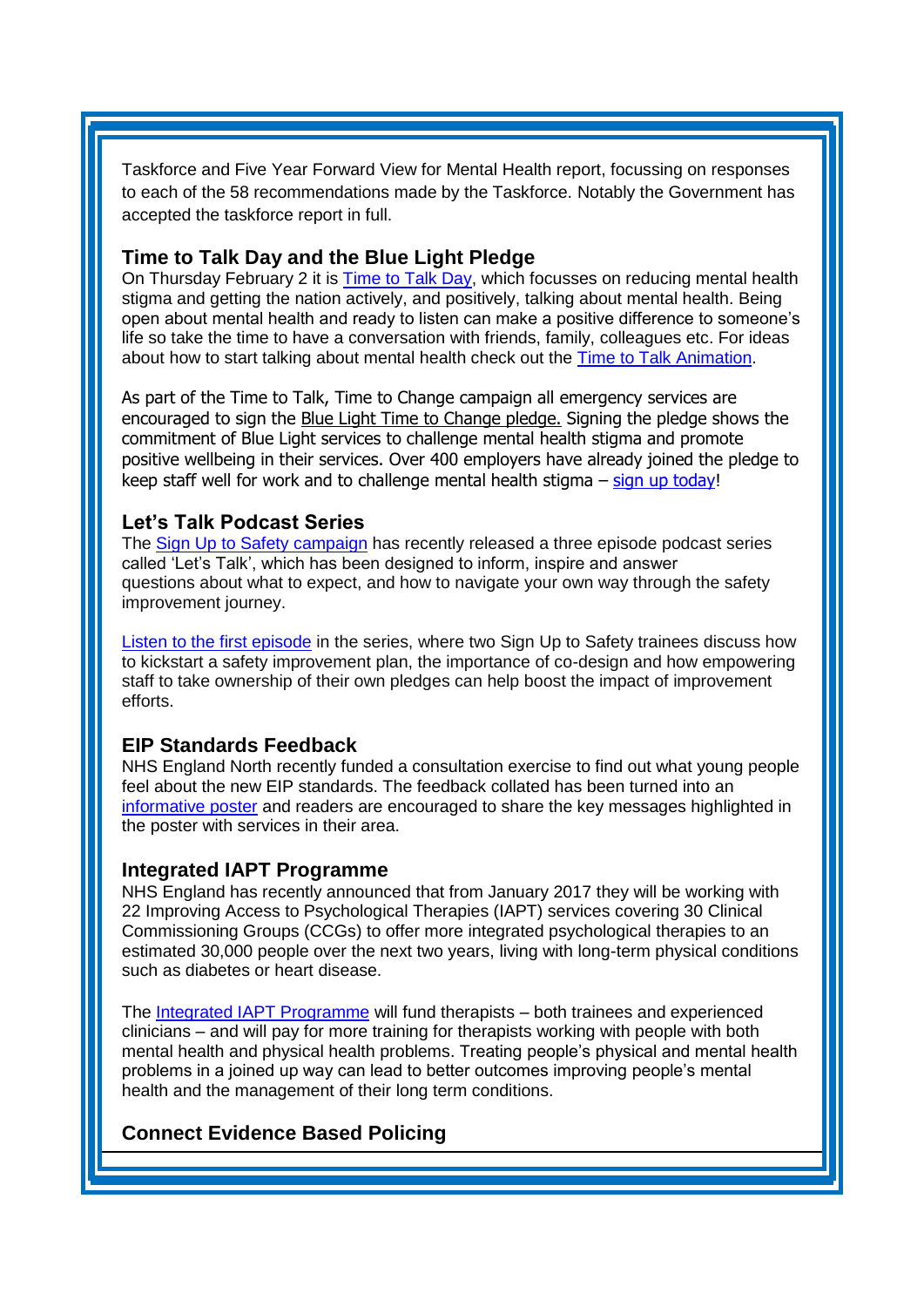The University of York and the North Yorkshire Police Force, funded by the Police Knowledge Fund are currently undertaking a project called 'Connect Evidence based Policing'.

The Connect Project aims to:

- Enable frontline staff to better identify need and demand in relation to victims and offenders who would benefit from accessing mental health services.
- Develop proper internal processes and multi-agency agreements which make it simple for staff to support victims/offenders to access the correct mental health services.
- To support appropriate diversion from the criminal justice system.
- Reduce mental health related repeat incidence.
- Reduce the use of section 136 (taking people to a place of safety).
- Better use of data, particularly North Yorkshire Police data, to better understand demand and to determining the commission of local NHS provision.
- To change the culture in relation to dealing with mental health issues on the ground.

To find out more about this exciting project please click [here.](http://connectebp.org/)

## <span id="page-2-0"></span>**Child and Adolescent Mental Health Services Consultation**

NHS England has launched a consultation on five [Service Specifications for Children and](https://www.engage.england.nhs.uk/consultation/camhs/)  [Adolescent Mental Health Service \(CAMHS\) Tier 4.](https://www.engage.england.nhs.uk/consultation/camhs/) These specifications have been developed with the support of lead clinicians and patient and public representatives. The closing date for responses is 28 February 2017.

# <span id="page-2-1"></span>**Mental Health and Dementia Data Packs**

NHS RightCare has recently published new [Commissioning for Value Mental Health and](https://www.england.nhs.uk/rightcare/2017/01/23/mh-dementia-data-packs/)  [Dementia Packs](https://www.england.nhs.uk/rightcare/2017/01/23/mh-dementia-data-packs/) for each CCG. The packs contain data across a range of mental health and dementia services and include a number of new indicators not included in previous packs. The information is intended to support discussions about mental health care in local health economies to improve the value and utilisation of resources.

#### <span id="page-2-2"></span>**Suicide Prevention and Support**

In January 2017 Public Health England (PHE) held a number of Implementation Support on Suicide Prevention Masterclasses. All presentations from the masterclasses can be [downloaded here.](https://www.phe-events.org.uk/HPA/media/uploaded/EVHPA/event_646/MHMC_Yorkshire_and_Humber_-_Web.pdf) Public Health England has also published [Support after a Suicide: A](https://www.gov.uk/government/publications/support-after-a-suicide-a-guide-to-providing-local-services)  [Guide to Providing Local Services.](https://www.gov.uk/government/publications/support-after-a-suicide-a-guide-to-providing-local-services) This useful resource provides practical guidance on commissioning and delivering support after suicide (also known as postvention support).

The Department of Health has published [Preventing Suicide in England: Third Progress](https://www.gov.uk/government/publications/suicide-prevention-third-annual-report)  [Report of the Cross-Government Outcomes Strategy to Save Lives.](https://www.gov.uk/government/publications/suicide-prevention-third-annual-report) The report details activities that have taken place across England to reduce deaths by suicide in the year ending March 2016. It mirrors much of the PHE suicide prevention work and sets out ways in which the National Suicide Prevention Strategy will be strengthened in particular focusing on men, self-harm and support for bereaved families.

In addition, the World Health Organisation (WHO) has also published [Preventing Suicide:](http://www.who.int/mental_health/suicide-prevention/community_engagement_toolkit_pilot/en/)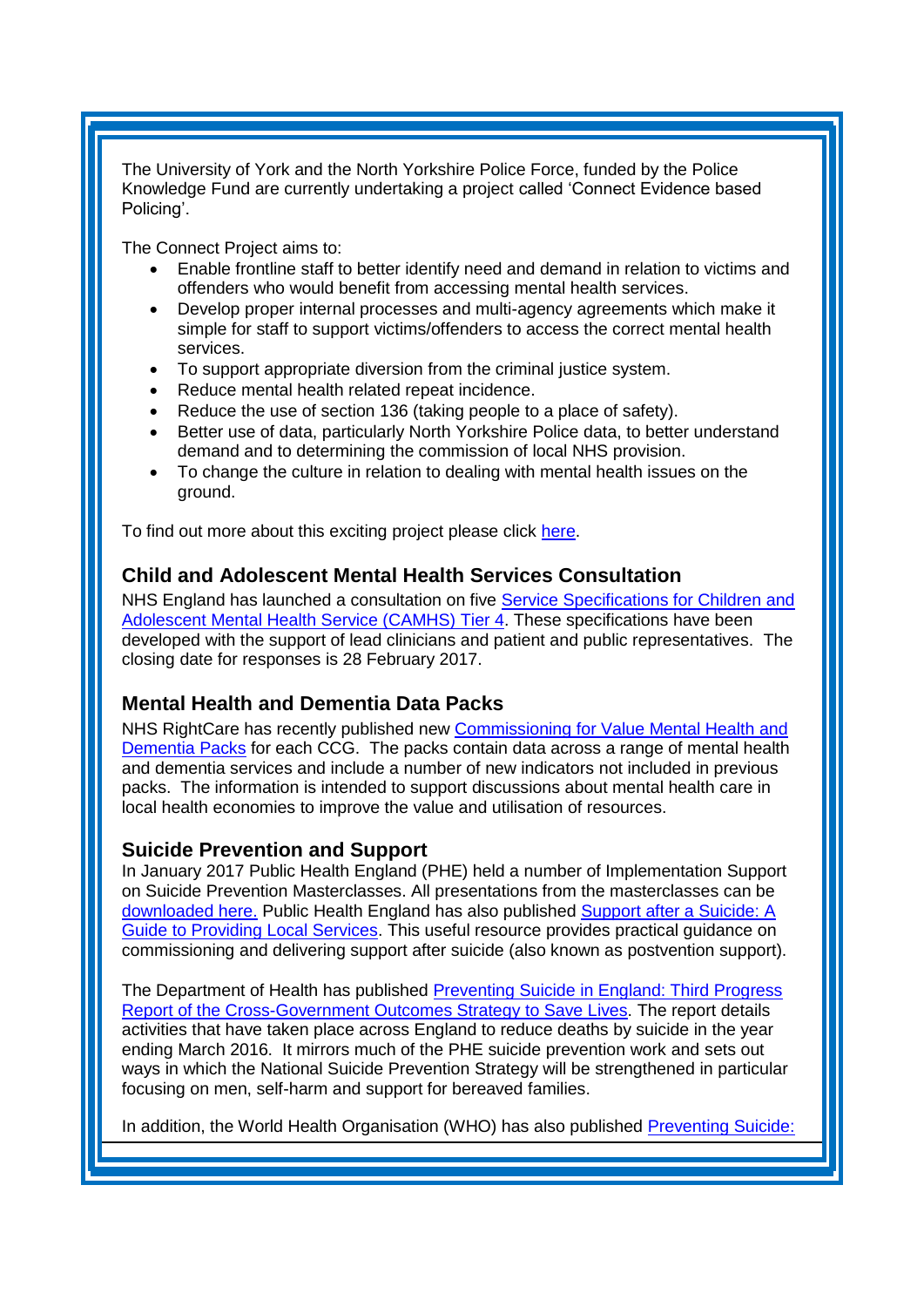[A Community Engagement Toolkit.](http://www.who.int/mental_health/suicide-prevention/community_engagement_toolkit_pilot/en/) This toolkit focusses on the critical role communities can play in suicide prevention. The toolkit is a step-by-step guide for communities to engage in suicide prevention activities and have ownership of the process and keep efforts sustained.

# <span id="page-3-0"></span>**NICE Consultations and Shared Learning**

NICE have recently released a new Quality Standard:

[Learning disabilities: identifying and managing mental health problems](https://www.nice.org.uk/guidance/qs142) (QS142)

The quality standard covers the prevention, assessment and management of mental health problems in people with learning disabilities in all settings (including health, social care, education, and forensic and criminal justice). It also covers family members, carers and care workers.

NICE have also recently released a new Key Therapeutic Topic (KTT):

• KTT19: Psychotropic medicines in people with learning disabilities whose [behaviour challenges](https://www.nice.org.uk/advice/ktt19)

This KTT summarises the evidence-base on psychotropic medicines in people with learning disabilities whose behaviour challenges. It is not formal NICE guidance.

#### <span id="page-3-1"></span>**Mental Health Reports, Resources and Research Reports**

The Centre for Mental Health has published [Supporting Carers: Mental Health Carers'](https://www.centreformentalhealth.org.uk/supporting-carers)  [Assessments in Policy and Practice.](https://www.centreformentalhealth.org.uk/supporting-carers) This report focusses on the policy and legislation relating to mental health carers' assessments in England and includes the results of informal interviews with people from NHS trusts, local authorities and carers.

The Centre for Mental Health has also published [Immigration Removal Centres in](https://www.centreformentalhealth.org.uk/news/immigration-removal-centres-need-to-focus-on-detainees-mental-health-and-wellbeing-says-new-says-new-report)  [England: A Mental Health Needs Analysis.](https://www.centreformentalhealth.org.uk/news/immigration-removal-centres-need-to-focus-on-detainees-mental-health-and-wellbeing-says-new-says-new-report) NHS England commissioned a rapid mental health needs assessment of ten immigration removal centres (IRCs) in England and this report highlights the multifaceted wellbeing needs of people in immigration detention, and makes recommendations to address this.

NHS Providers has released findings from a **Survey of Mental Health Trust Leaders** regarding their experiences of the 2017/18 – 2018/19 contracting round. The survey looks at both the extent to which guidance has been followed to ensure the Mental Health Investment Standard will be achieved, and the likelihood that mental health trusts will be able to conclude contracts with their commissioners, both locally and nationally.

The National Crime Agency (NCA) has produced a second assessment of [County Lines.](http://www.nationalcrimeagency.gov.uk/publications/753-county-lines-gang-violence-exploitation-and-drug-supply-2016/file) This report focusses on the cross-government Ending Gang Violence and Exploitation strategy, on what is known as "county lines". County lines is the growing practice of gangs to exploit vulnerable children and adults at risk of abuse (including those with mental illness or learning disabilities) in order to facilitate the running of street level drug dealing and to spread their networks out across the country from London and other large conurbations.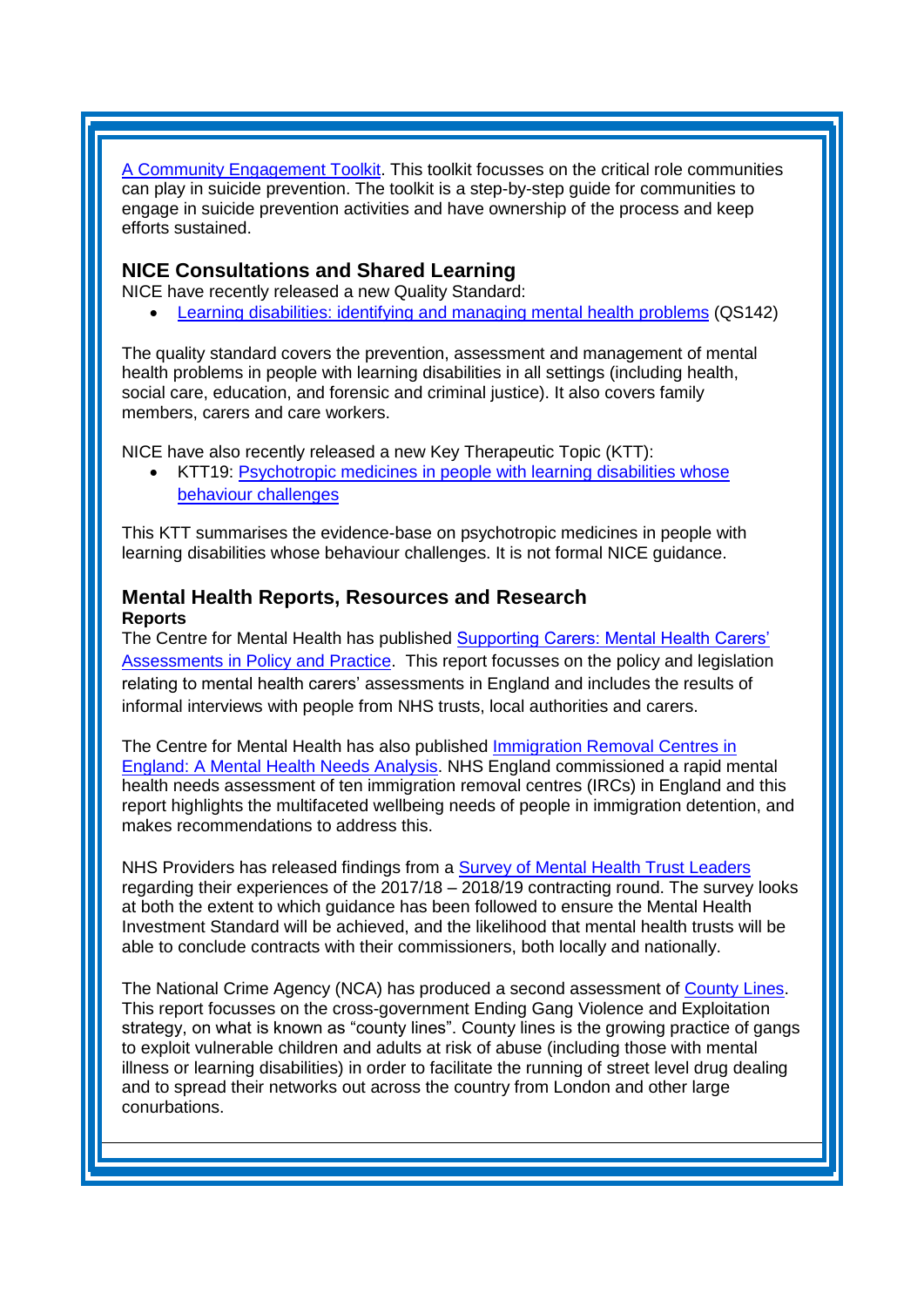The National Confidential Enquiry into Patient Outcome and Death has published [Treat as](http://www.ncepod.org.uk/2017mhgh.html)  [One: Bridging the Gap between Mental and Physical Healthcare in General Hospitals.](http://www.ncepod.org.uk/2017mhgh.html) The report focusses on the quality of mental health and physical health care for adults admitted to a general hospital who also have a serious mental illness (SMI).

#### **Resources**

Health Education England has published [Breaking Down the Barriers,](http://www.e-lfh.org.uk/programmes/breaking-down-the-barriers/) which is a series of mental and physical health awareness training packages for use across primary and secondary NHS health settings. The training is available as a free downloadable resource from HEE e-Learning for Healthcare.

# <span id="page-4-0"></span>**Mental Health Statistics**

The following statistics have recently been released please click on the links to review further:

- **[Out of Area Placements in Mental Health Services](https://www.gov.uk/government/statistics/out-of-area-placements-in-mental-health-services-nov-2016)** November 2016
- **[Mental Health Problems: Statistics on Prevalence and Services](http://researchbriefings.parliament.uk/ResearchBriefing/Summary/SN06988)** House of Commons Library briefing
- **[Improving Access to Psychological Therapies Report](https://www.gov.uk/government/statistics/improving-access-to-psychological-therapies-report-oct-2016-final-nov-2016-primary)** October 2016 Final, November 2016 Primary and Quarter 2 2016-17
- **[Mental Health Services Monthly Statistics](https://www.gov.uk/government/statistics/mental-health-services-monthly-statistics-oct-final-nov-provisional-2016)** Final October, Provisional November 2016

# **Dates for your Diary**

- Wednesday 1 February 2017, 10:00-15:30, **Yorkshire and the Humber IAPT Providers Network, The Met Hotel, Leeds. To book your place email [Sarah Wood](mailto:sarah.wood1@nhs.net?subject=IAPT%20Providers%20Network)**
- Tuesday 21 February 2017, 09:30-12:30 0r 13:30-16:30, **IAPT Demand and Capacity Workshops**, The Studio, Leeds. To book your place click [here.](https://www.eventbrite.co.uk/e/iapt-demand-and-capacity-workshops-tickets-30583522138)
- Thursday 2 March 2017, 10.00-12.30, **EIP Data Workshop**, Oxford Place Centre, Leeds. To book your place click [here.](https://www.eventbrite.co.uk/e/intensive-support-team-eip-data-workshop-tickets-30956466625)
- Thursday 2 March 2017, 13:30-16:30, **Yorkshire and the Humber EIP Network**, Oxford Place Centre, Leeds. To book your place click [here.](https://www.eventbrite.co.uk/e/yorkshire-and-the-humber-eip-network-tickets-30956806642)
- Thursday 2 February 2017, **Time to Talk Day**. Find out more about how you can get involved [here.](http://www.time-to-change.org.uk/timetotalkday)
- Throughout February 2017 a **Pride Over Prejudice Festival** will be held in Barnsley. Please see the festival programme [here](https://www.flipsnack.com/POPFestival17/pop-festival-a6-event-guide-pages.html) for more information.
- Thursday 23 February 2017, 10:00-17:00, **Towards Zero Suicide Preventing Suicide, Saving Lives**, The Studio, Birmingham. To book your place click [here.](http://www.healthcareconferencesuk.co.uk/event/1224/book) NB: There is a cost to attend this event.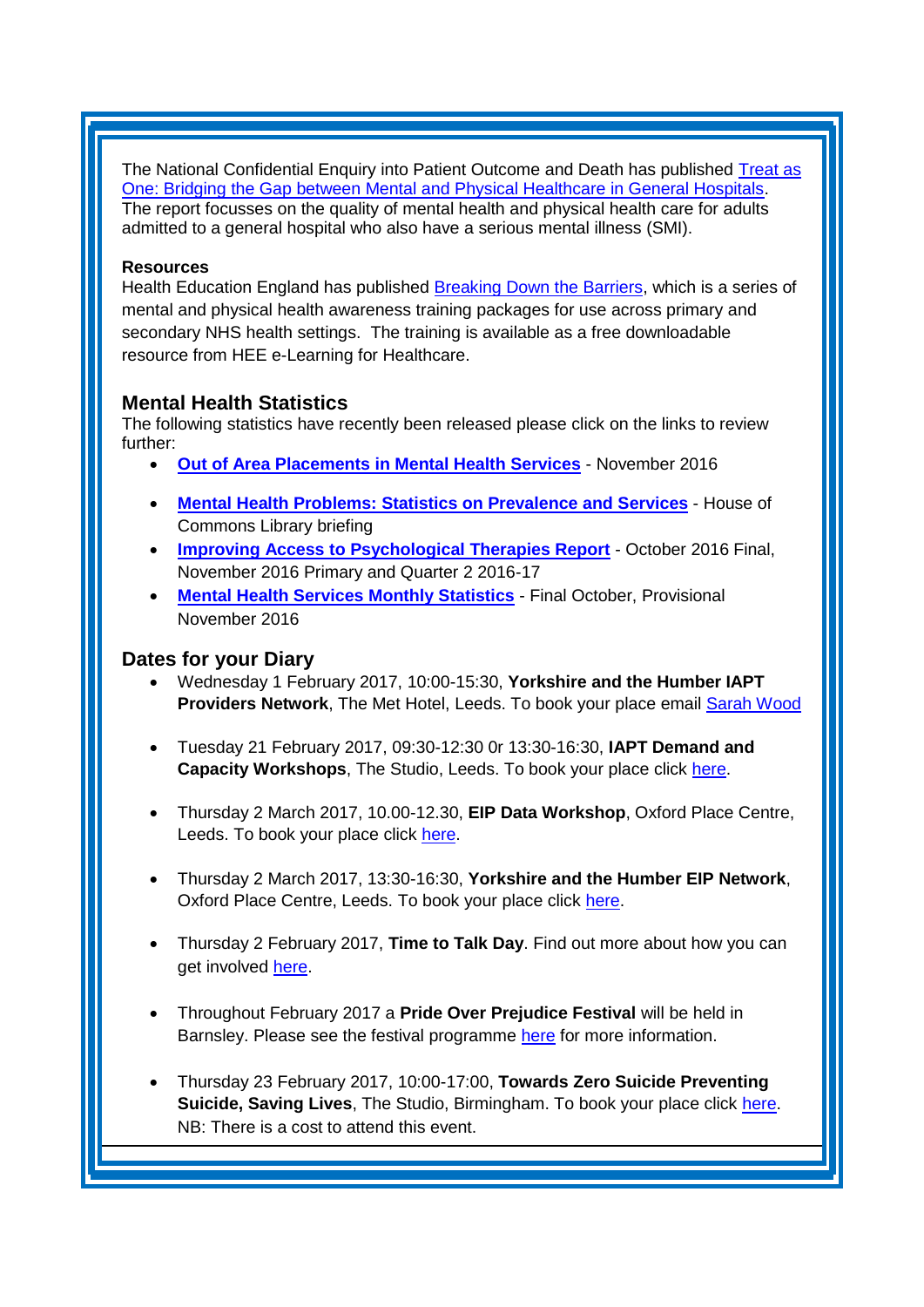- Tuesday, 28 February 2017, 09:00-12:00, **Westminster Health Forum Keynote Seminar: Priorities for Mental Health Services and Delivering the Five Year forward view for Mental Health**, Central London. To book your place click [here.](http://www.westminsterforumprojects.co.uk/forums/book_event.php?eid=1301) NB: There is a cost to attend this event.
- Thursday 2 March 2017, 09:30-16:00, **Outcomes Based Accountability: An Introduction for Adults Services**, Kingswood Suite, Wakefield Town Hall, Wakefield. To request a booking form email [Ian Copley.](mailto:icopley@wakefield.gov.uk)
- Wednesday 15 and Thursday 16 March 2017, **New Savoy 10th Anniversary Conference Psychological Therapies**, Millennium Conference Centre, London. To book your place click [here.](http://www.healthcareconferencesuk.co.uk/conf/uploads/brochures/1210_20161216-123927_Psychological_Therapies_2017.pdf) NB: There is a significant cost to attend this event.
- Thursday 16 March 2017, **Mental Health: Forward Thinking – The Implementation Plan**, The Bridgewater Hall, Manchester. To book your place click [here.](https://www.eventbrite.co.uk/e/mental-health-forward-thinking-the-implementation-plan-registration-28420752235?utm_source=S3+ALL+MH+PAST+OPENS+AND+CLICKS+17%2F11%2F16&utm_medium=email&utm_campaign=S3+OFE+Mental+Health+2017) NB: There is a cost to attend this event.
- Friday 24 March 2017, **Improving the Physical Health of Adults with Severe Mental Illness**, De Vere West One Conference Centre, London. To book your place click [here.](http://www.healthcareconferencesuk.co.uk/conf/uploads/brochures/633_20161208-114600_Physical_Health_for_people_with_Severe_Mental_Illness_March_2017.pdf) NB: There is a cost to attend this event.
- Friday 7 April 2017, The [World Health](http://www.who.int/campaigns/world-health-day/2017/en/) Organisation has announced World Health [Day 2017 will focus on depression](http://www.who.int/campaigns/world-health-day/2017/en/) - "Depression: let's talk".
- Tuesday 13 June 2017, 08:30-17:00, **PWP National Networking Forum**, King Power Stadium, Leicester. To book your place click [here.](http://www.iapt-nnf.co.uk/Home/ViewEvent/62?utm_source=SBK%20Healthcare&utm_medium=email&utm_campaign=7812213_PWP%202017%20call%20for%20speakers&dm_i=1SB0,4NFXX,NDG0NR,HCBR9,1#agenda) NB: There is a cost to attend this event.
- Wednesday 30 August Sunday 3 September 2017, **20th ISPS International Congress in the United Kingdom**, Liverpool (venue to be confirmed). To book your place click [here.](http://www.isps2017uk.org/)
- Wednesday 27 September 2017, 09:30-16:30, **Suicide Bereavement: Looking Forward Instilling Hope**, Manchester (venue to be confirmed). To book your place email [admin@suicidebereavementuk.com.](mailto:admin@suicidebereavementuk.com)

#### <span id="page-5-0"></span>**Contacts**

If you would like to discuss any of the items included in this e-bulletin or would like further information about the Mental Health Network please contact:

Sarah Boul, Quality Improvement Lead: [sarah.boul@nhs.net,](mailto:sarah.boul@nhs.net) 0113 8253458 / 07584362063